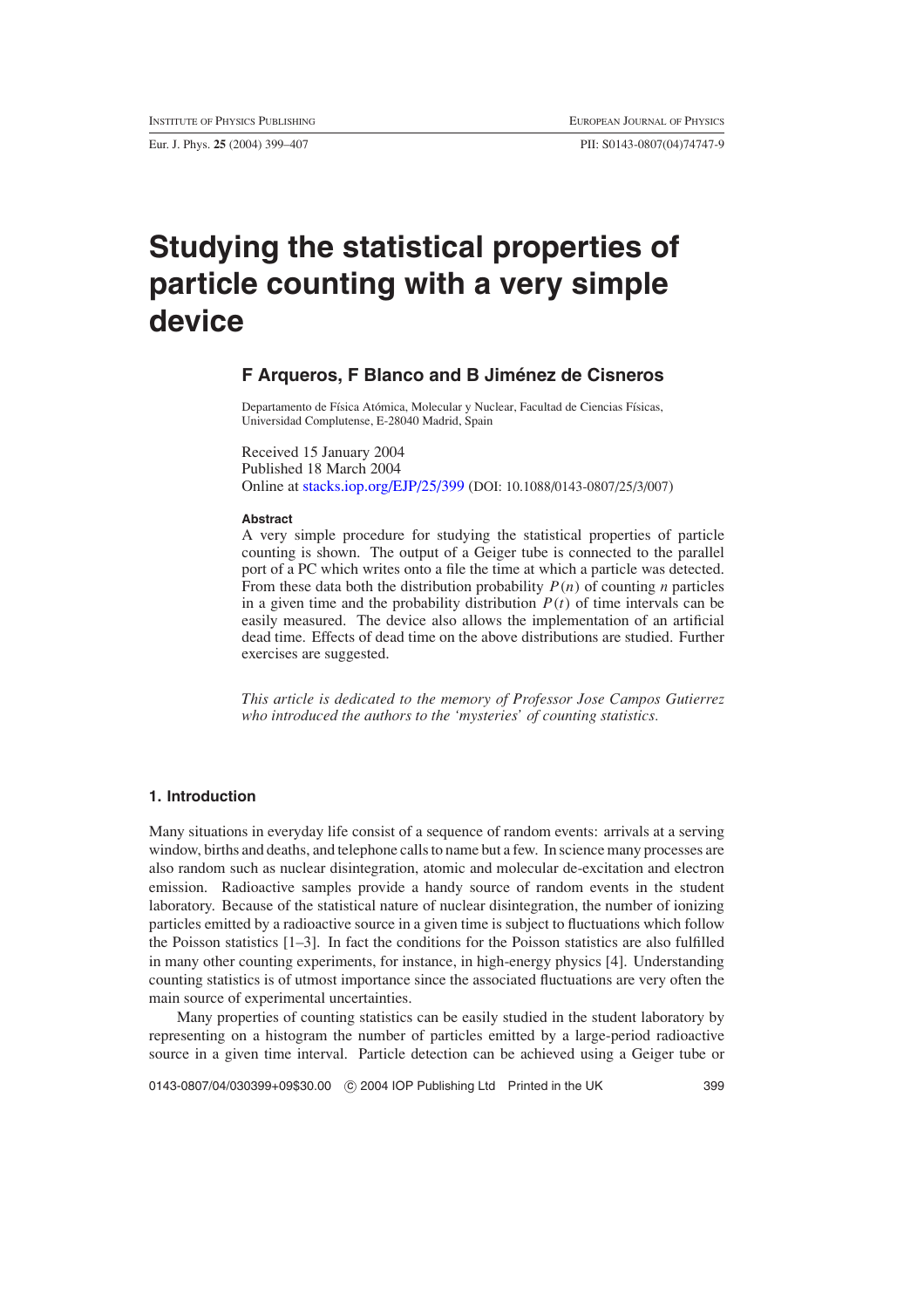

Figure 1. (a) Parallel port connections. (b) RC circuit for shortening a long Geiger signal.

a scintillator detector. Although, in principle counting could be carried out by hand using a simple counter an automatic procedure is more convenient to get enough statistics in a reasonable time. For this end, many commercial data-taking cards are available for PCs.

As a consequence of Poisson statistics, the probability distribution of time intervals, that is, the probability for a random event to be followed by another one in time *t*, decays as an exponential function of *t*. Timing detector signals are usually carried out by means of a time-to-amplitude converter (TAC) which gives an output of amplitude proportional to the time interval between the stop signal and the start signal. The amplitude spectrum which can be registered by a multichannel analyser, provides the time interval distribution.

Unfortunately, professional nuclear electronics for the counting and timing of the output signals of a nuclear detector is expensive. Several methods suitable for the student laboratory have been proposed [5, 6]. In this paper a very simple procedure is shown where a PC writes on a file the time at which a Geiger tube is fired without need for any additional electronic unit*/*card. Using this procedure, properties of the Poisson statistics (section 3), as well as the effects of dead time on particle counting (section 4), can be easily shown in the student laboratory.

## **2. Counting and timing Geiger signals**

As already mentioned, counting and timing of the signals from a nuclear detector are usually achieved by means of electronics for pulse signal processing [3, 4]. However, output signals at a low rate can also be processed by using the parallel port of a PC with no additional electronics. This technique, which will be described next, has been applied in this work for the counting and timing of Geiger signals.

Although the PC parallel port was originally designed to attach printers, it can be used as a general port for any device or application that matches its input*/*output capabilities. In its standard configuration, it is provided with 12 TTL-buffer output points (figure 1(a)), which are latched and can be written and read under program control using the processor *In* or *Out* instruction. This port also has five steady-state input points that may be read using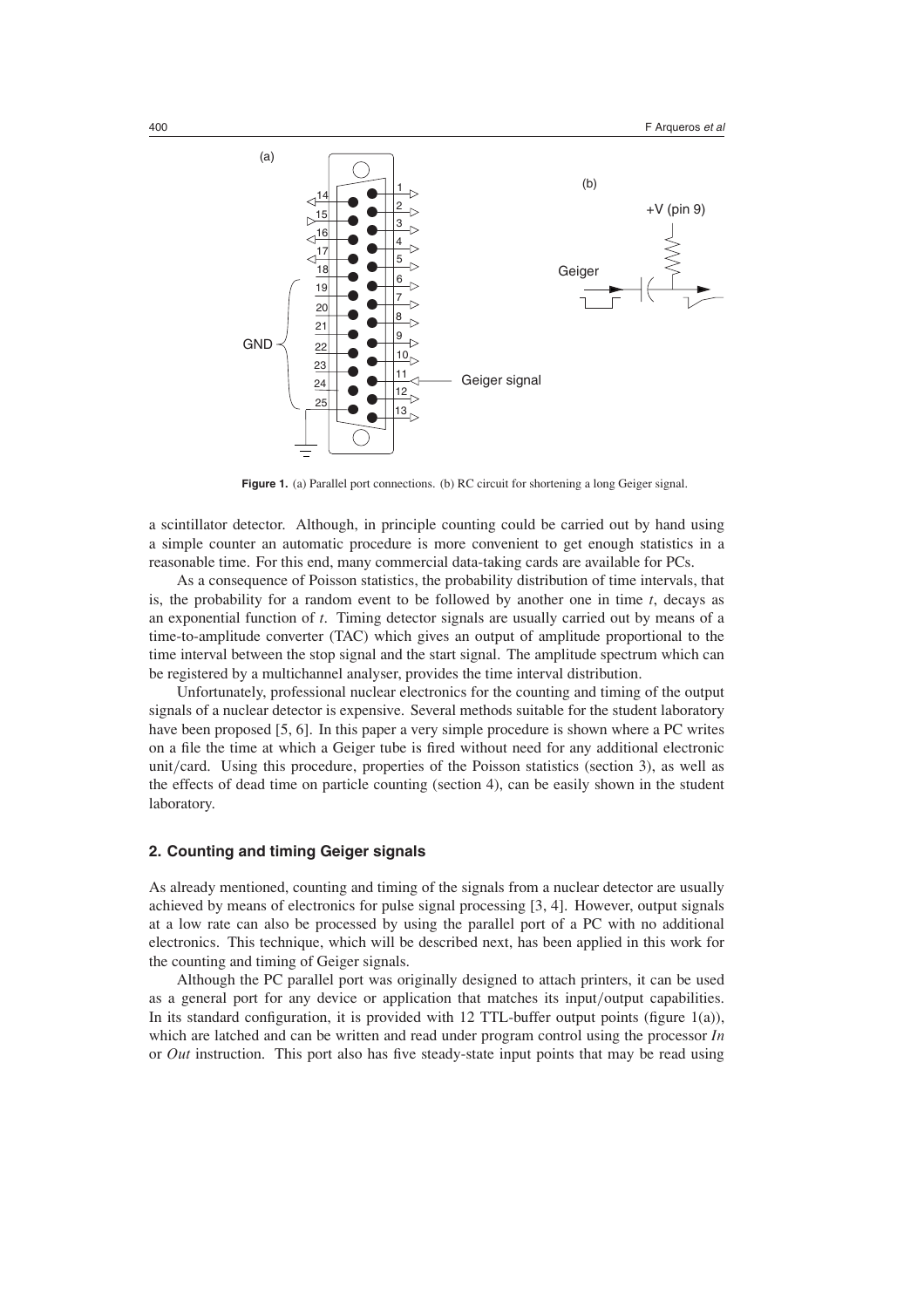the processor's *In* instruction. In addition, one input can also be used to create a processor interruption under program control. The input*/*output signals are made available at the 25 pin, D-type female connector. Assuming the output of the Geiger tube is a 5 V pulse, the experiment requires no hardware besides just connecting the Geiger signal to one of the input pins in the parallel port (see figure 1(a)).

For the standard parallel port, pin 11 is an inverting input and so will be most convenient if the output signals from the Geiger are negative logic (logical  $1 = 0$  V/logical  $0 = 5$  V). Any of the other input pins should be used if Geiger signals are positive logic. In our particular case the output pulses from the Geiger electronics were very long, and that caused our computer to count each pulse several times. Shortening of the pulses was accomplished with a simple RC circuit (figure 1(b)) which uses a  $+5$  V output from pin 9 (OUT P,128 when initiating the program).

The required software is also extremely simple. For instance, in BASIC, just the following three lines suffice:

*10 DEF SEG*=*0:P*=*PEEK(1032)*+*256\*PEEK(1033) 'Localize port direction 20 WAIT P*+*1,128:PRINT TIMER 'Wait for signal, annotate arriving time 30 IF INKEY\$*=*"z" THEN STOP ELSE GOTO 20 'Repeat loop and stop control*

In the above example, the 128 value in the WAIT command assumes the 11 input pin is being used. Respectively values 64, 32, 16, 8 would be required if input pins 10, 12, 13 or 15 were used. Additional extensions of the above programs could be as follows.

- (1) Inserting a software dead time for didactic purposes (see section 4). This can be easily achieved by inserting a delay loop inbetween lines 20 and 30.
- (2) Printing to a file. This can be easily accomplished by initiating OPEN 'o',#1, 'filename' and substituting 'PRINT TIMER' by 'PRINT#1 TIMER'.
- (3) The time origin can be discounted by a first sentence  $T0 = TIMER$ , and substituting 'PRINT TIMER' by 'PRINT TIMER-T0'.
- (4) Instead of the 'z-push' stop procedure, the data acquisition process can be interrupted after suitable predetermined conditions with simple modifications of the code. For instance after a given number of recorded events (by inserting an event counter or FOR-NEXT loop), after a time interval TMAX (inserting an IF (TIMER-T0) *>* TMAX THEN STOP) or at a fixed time TFIX (inserting an IF TIMER *>* TFIX THEN STOP).

This technique has been applied in our student lab using various PCs ranging from Pentium I to Pentium IV. The BASIC control program has been compiled and the executable file run on any Windows operating system. Under MS-DOS and Windows 3.x*/*95*/*98*/*ME operating systems, applications can directly access system hardware and consequently, in any of those environments the very simple procedure described here will work correctly. Being more secure environments, Windows NT*/*2000*/*XP operating systems assign some privileges and restrictions to different types of programs, and direct port access is forbidden for user applications. Consequently, under these operating systems, previous installation of some 'kernel mode drive' or 'privilege remapping' may be necessary in order to assure parallel port access. Simple tools for that purpose can be found at many Internet sites [7] and are also well described in the technical literature [8].

The set-up consists of a Geiger counter, a low activity radioactive source (e.g. 2  $\mu$ C of 60Co) and the PC. The Geiger output signal is directed to the PC parallel port as explained above. As a result of data acquisition an ASCII file is written which consists of a certain number, *N*, of values,  $t_1, t_2, \ldots, t_i, \ldots, t_N$ , each being the time when the Geiger was fired. As shown in next few sections, this time series allows both counting and timing of the particles.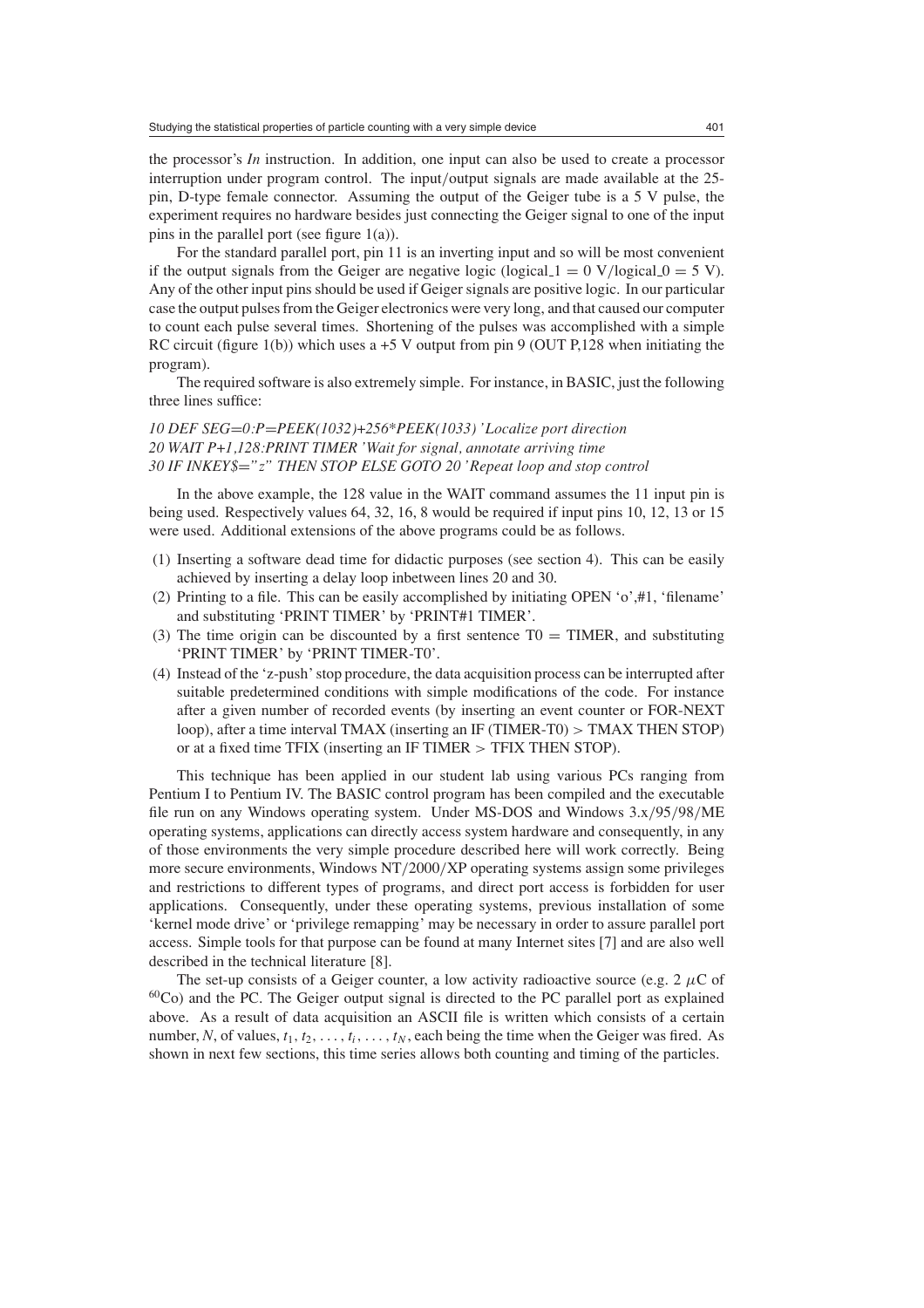

Figure 2. Experimental probability distribution of *n* events in a counting period of 0.5 s (filled circles) and the corresponding Poisson distribution for  $\langle n \rangle = 1.20$  (bars).



Figure 3. Experimental probability distribution of *n* events in a counting period of 4.0 s (filled circles) and the corresponding Poisson distribution for  $\langle n \rangle = 9.60$  (bars).

#### **3. Checking the Poisson statistics**

<span id="page-3-0"></span>Let us assume a radioactive source emitting particles which are detected by a counter at a rate *A*. The number of particles *n* detected in a time  $\Delta t$  is a statistical variable following the Poisson law

$$
P(n) = \frac{\langle n \rangle^n}{n!} e^{-\langle n \rangle} \tag{1}
$$

with average value  $\langle n \rangle = A \times \Delta t$ .

The data recorded by our simple set-up allows us to check equation [\(1\)](#page-3-0). First a time period  $\Delta t$  is chosen. Then the series is split into  $M = T/\Delta t$  intervals, where the total data-taking time *T* should be as large as possible. For  $m = 1, 2, \ldots, M$  the number of events  $t_i$  satisfying  $(m-1)\Delta t < t_i < m\Delta t$  is counted. Following this procedure a histogram of the event number with *M* entries is achieved. Since  $\Delta t$  can be freely chosen after data taking, one time series allows checking equation [\(1\)](#page-3-0) for different  $\langle n \rangle$  values.

As an example, the results of an acquisition period of  $T = 13100$  s with a total of  $N = 31439$  events (average rate of about 2.4 Hz) have been studied. For this measurement no artificial dead time has been applied in the writing algorithm (see sections 2 and 4). Figures 2 and 3 show  $P(n)$  versus *n* for  $\Delta t$  values of 0.5 and 4.0 s respectively. Data (filled circles) are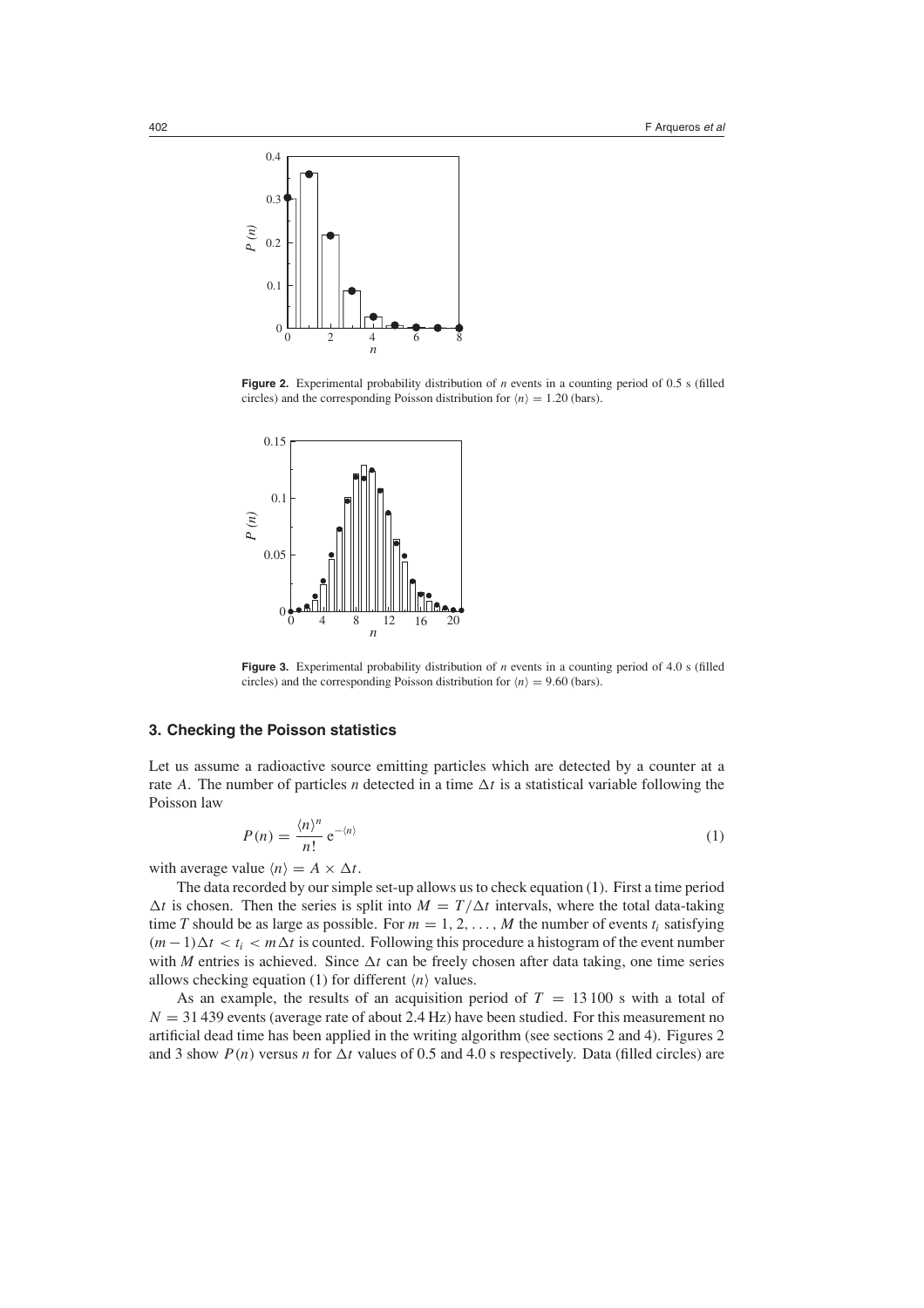

**Figure 4.** Histogram of time intervals for a counting rate of  $A = 2.40 \text{ s}^{-1}$  (circles). The continuous line represents a fit to equation [\(3\)](#page-4-0).

compared with the Poisson statistics (bars) for the experimental mean value  $\langle n \rangle = N \Delta t / T$ . In these tests  $\langle n \rangle$  equalled 1.20 and 9.60 for  $\Delta t$  values of 0.5 and 4.0 s respectively. Figures 2 and 3 show a very good agreement between theory and experiment. As is well known the standard deviation of the Poisson distribution is  $\sigma(n) = \sqrt{\frac{n}{n}}$  [3]. In our example the theoretical value of  $\sigma(n) = \frac{\sqrt{N}}{T} \Delta t$  was 1.095 and 3.098, in agreement with the standard deviation of the experimental distributions, 1.10 and 3.25 for counting periods of 0.5 and 4.0 s respectively.

<span id="page-4-1"></span>The probability distribution of time intervals separating random events is of practical interest in radiation measurements [3]. The probability for a detection to be followed by the next one in time between  $t$  and  $t + dt$  is given by

$$
P(t) dt = A e^{-At} dt.
$$
 (2)

This result can be easily deduced from equation [\(1\)](#page-3-0) since  $P(t)$  dt is the probability of zero detections in a time interval *t* and one detection in between *t* and  $t + dt$ .  $P(t)$  can be measured from our time series by representing on a histogram the time difference between successive events,  $t_{i-1} - t_i$ . This histogram has been represented in figure 4 which shows a linear relation between the logarithm of the probability and *t*. The corresponding normalized distribution fits an exponential function

$$
P(t) = A_1 e^{-A_2 t}
$$
\n<sup>(3)</sup>

<span id="page-4-0"></span>with parameters  $A_1 = 2.41 \pm 0.02 \text{ s}^{-1}$  and  $A_2 = 2.40 \pm 0.07 \text{ s}^{-1}$ . The expected result from equation [\(2\)](#page-4-1) is  $A_1 = A_2 = A = 2.400 \pm 0.013$  s<sup>-1</sup> since  $A = N/T$  with statistical uncertainty of  $\sqrt{N}/T$ .

Note that in equation [\(2\)](#page-4-1) the origin can be any random time not necessarily related to a previous counter signal. This well-known fact can be easily checked using our data file. In the first place, a sample of random times  $t_r$  uniformly distributed between  $t_1$  and  $t_N$  is generated. Then a histogram of  $t_r - t_j$  where  $t_{j+1} < t_r < t_j$  provides the probability distribution of time intervals with origin unrelated with counter signals.

<span id="page-4-2"></span>In general the probability of detecting a group of *m* events after a previous one, that is the probability of  $m - 1$  events in the time interval 0–*t* and one event between *t* and  $t + dt$  is given by

$$
P(t) dt = \frac{A^{m} t^{m-1}}{(m-1)!} e^{-At} dt
$$
 (4)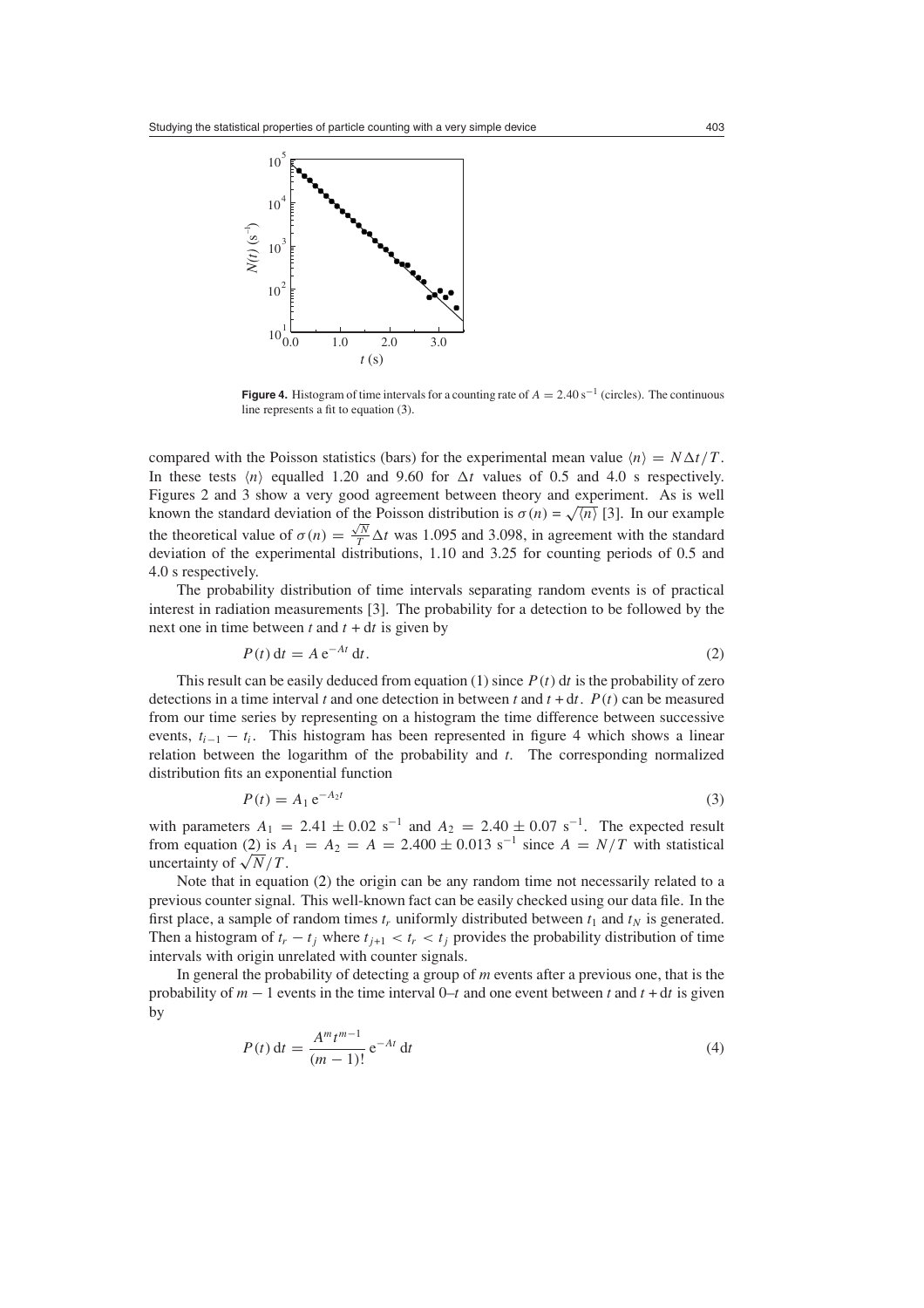

**Figure 5.** Probability time distribution for groups of  $m = 1, 3, 6$  and 9 events. The experimental data (filled circles) agree with the theoretical expectations (continuous line) of equation [\(4\)](#page-4-2).

where *A* is the average rate of events [3]. This situation is found when the detector signals are sent to a data buffer which produces an output pulse when *m* input signals have been accumulated allowing data recording at a lower rate. Obviously equation [\(2\)](#page-4-1) is a particular case  $(m = 1)$  of this general distribution. Our data file allows an experimental verification of equation [\(4\)](#page-4-2). In figure 5 the normalized histogram of  $t_{i-1} - t_{i-1+m}$  for groups of  $m = 1, 3, 6$ and 9 events has been represented in very good agreement with the theoretical expectations (the continuous line). The origin of each group *ti*−<sup>1</sup> has been chosen equal to the arrival time of the first event after the previous group and thus every event has been only included in one group.

<span id="page-5-0"></span>The standard deviation  $\sigma(t)$  for the probability distribution of *m* events fulfils the following relation [3]

$$
\frac{\sigma(t)}{\langle t \rangle} = \frac{1}{\sqrt{m}}\tag{5}
$$

indicating that the per cent fluctuations in the time interval for a group of events decrease with the group size. In the limiting case  $m \to \infty$ , an output signal in coincidence with the end of the group behaves as good as a clock, at a rate of

$$
\frac{1}{\langle t \rangle} = \frac{A}{m} \tag{6}
$$

with no fluctuations. As a further exercise, we suggest readers test experimentally equation [\(5\)](#page-5-0) with our technique by recording a large data sample (e.g. 24 h data taking at a rate of 3 Hz).

#### **4. Dead-time effects on the Poisson statistics**

In general, all particle counters become 'blind' for a certain time after a detection. The origin of this dead time depends on the counter design. For instance in Geiger tubes, an ionizing particle produces a discharge. Until the discharge is fully quenched, a further particle does not produce any observable effect on the detector. In addition, very often data acquisition contributes to the total dead time, because while a signal is being processed no further event is allowed in the counting chain. The artificial dead time introduced in our writing algorithm (see section 2) emulates this acquisition dead time.

Results of the Poisson statistics rely on the fact that the events are random, that is there is no correlation among them. Obviously dead time introduces a constraint in the time interval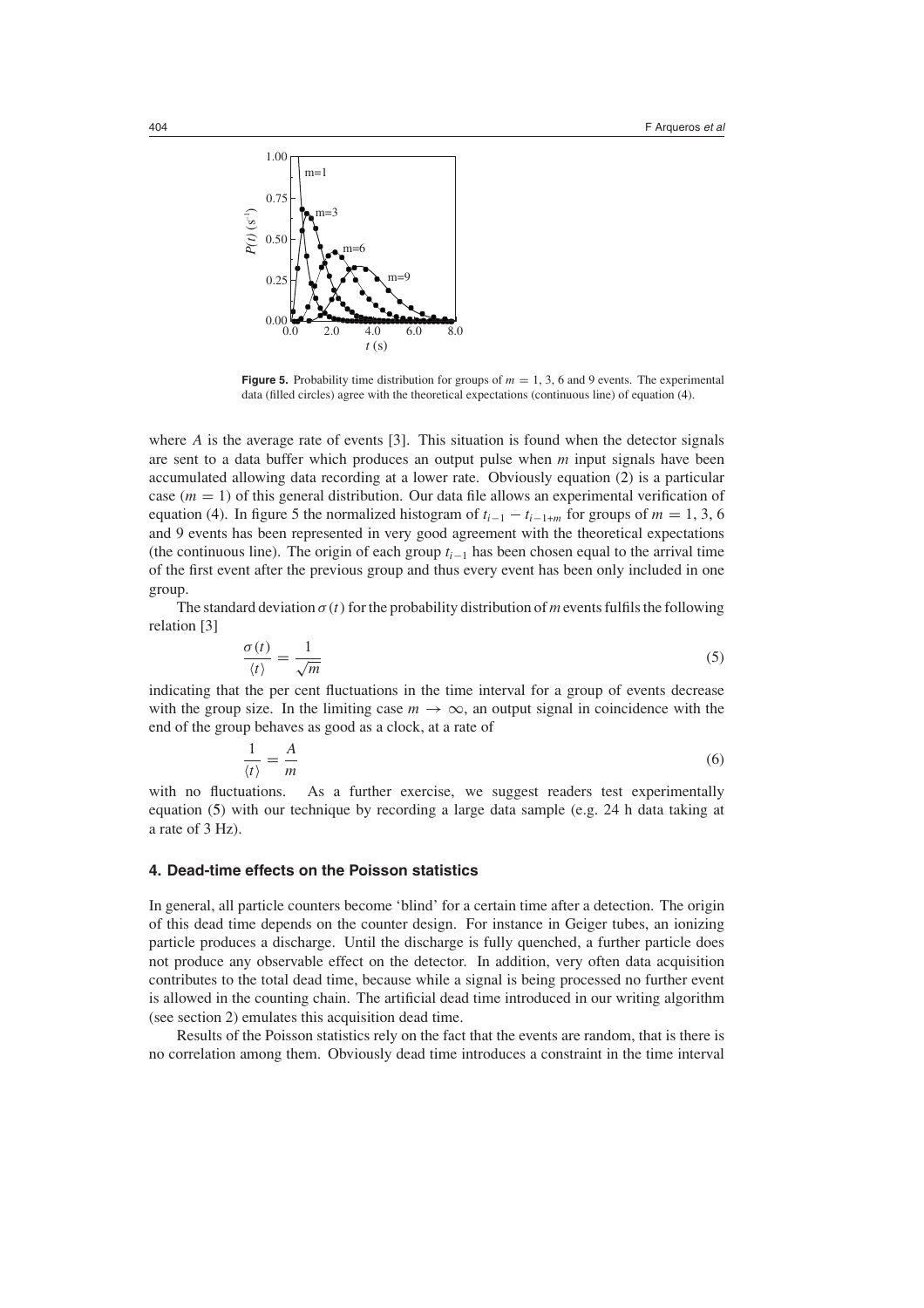

**Figure 6.** Histogram of time intervals for a counting device with a dead time of  $\tau \approx 0.2$  s (filled circles). Note the sharp cut at  $t = \tau$ . The straight line is a fit to equation [\(3\)](#page-4-0) for  $t > \tau$  which gives a value of the true rate  $A_v = 2.48 \text{ s}^{-1}$ .

between successive events. Thus, both distributions  $P(n)$  and  $P(t)$  are expected to deviate from equations [\(1\)](#page-3-0) and [\(2\)](#page-4-1) respectively when using detectors and*/*or acquisition systems with non-negligible dead times.

Using our device, a time series has been acquired with an artificial dead time *τ* of about 0.2 s larger than the intrinsic Geiger dead time. The sample consisted of  $N = 52936$  events in an acquisition time of  $T = 31510$  s. As expected,  $P(t)$  shows a sharp drop below  $t = \tau$ and  $P(t < \tau) = 0$  (see figure 6). For  $t > \tau$  the distribution is not modified and thus it should follow equation [\(2\)](#page-4-1). Experimental data fit equation [\(3\)](#page-4-0) with  $A_1 = 2.52 \pm 0.03$  s<sup>-1</sup> and  $A_2 = 2.51 \pm 0.01$  s<sup>-1</sup>. From this result a true rate,  $A_v$ , of 2.48 s<sup>-1</sup> is inferred. The measured rate  $A_m = N/T = 1.680 \text{ s}^{-1}$  is significantly lower because of dead-time losses. The relation between  $A_m$  and  $A_v$  is given by the simple formula<sup>1</sup> [3]

$$
A_v = A_m/(1 - \tau A_m). \tag{7}
$$

<span id="page-6-0"></span>Dead time can be obtained from equation [\(7\)](#page-6-0) since both  $A_m$  and  $A_v$  are accurately measured. In our case a value of  $\tau = 198 \pm 4$  ms is inferred, consistent with that obtained from the sharp cut in figure 6. This technique, which provides an accurate measure of dead-time loses [6], is often used in real experiments [9].

<span id="page-6-1"></span>The effect of dead time on the *P (n)* distribution can also be studied with our set-up. The corresponding theory has been developed in detail by Müller  $[10]$ . According to equation  $(7)$  $(7)$ the modified distribution  $P_m(n)$  has a mean value

$$
\langle n \rangle_m = \frac{\langle n \rangle}{1 + \tau A_v} \tag{8}
$$

<span id="page-6-2"></span>where  $\langle n \rangle = A_v \Delta t$ . The standard deviation of the distribution  $\sigma_m(n)$  is shortened by the law [10]

$$
\sigma_m^2(n) = \frac{\sigma^2(n)}{(1 + \tau A_v)^3} = \frac{\langle n \rangle}{(1 + \tau A_v)^3}.
$$
\n(9)

The above equation is valid as long as the resulting  $\sigma_m(n)$  is not too small  $(\sigma_m(n) \geq 1)$  is enough). Therefore the effect of dead time is a shifting and narrowing of the original Poisson distribution.

<sup>&</sup>lt;sup>1</sup> In fact this relation is only valid for the so-called *non-paralysable* model of dead time. In counters following this model, like our case, dead time is not extended by particles arriving while the detector is off due to dead time from a previous particle.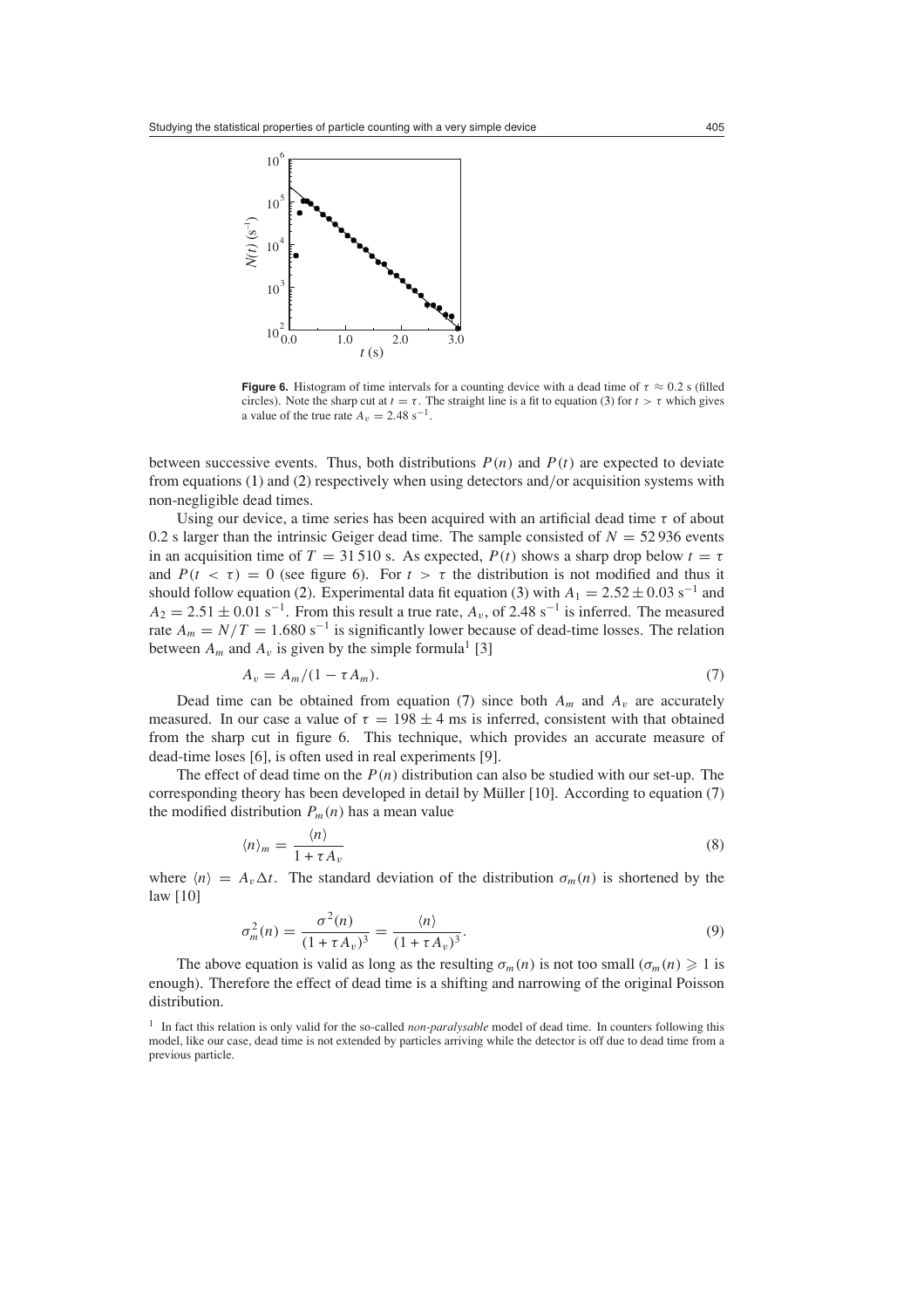

**Figure 7.** Probability distribution of *n* events with a dead time of about 0.2 s in a counting period of 4.0 s. The measured distribution  $P_m(n)$  (filled circles) is significantly shifted and narrowed as compared with the Poisson *P (n)* distribution (bars).

The above data series registered with dead time has been used to experimentally study these features. An interval  $\Delta t = 4$  s has been chosen. The experimental distribution  $P_m(n)$  (filled circles) has been compared in figure 7 with the Poisson distribution  $P(n)$  (bars) for  $\langle n \rangle = 9.92$ (this value has been inferred from the true rate given by the time interval distribution). The figure clearly shows the shifting and narrowing of the distribution predicted above.

<span id="page-7-0"></span>Dead time can be determined by the simultaneous measurement of mean value and width of  $P_m(n)$ . From equations [\(8\)](#page-6-1) and [\(9\)](#page-6-2)

$$
\tau A_v = \sqrt[3]{\frac{\langle n \rangle_m}{\sigma_m^2}} - 1 \tag{10}
$$

is inferred. The standard deviation of the measured  $P_m(n)$  distribution is found to be  $\sigma_m(n) = 1.79$  while  $\langle n \rangle_m = 6.72$ . From these values a dead time of 190 ms is inferred (equation [\(10\)](#page-7-0)), in good agreement with the result obtained from the time interval distribution.

### **5. Conclusions and further suggestions**

A simple procedure has been shown to write onto a file the time at which a Geiger counter is fired. The counter output feeds the parallel port of a PC without any need for further electronic cards or modules. By means of this device and a low activity radioactive source, a large data sample can be stored allowing accurate experimental studies of the properties of counting statistics. In the first place both the distribution probability  $P(n)$  of counting *n* events in a given time and the probability distribution of time intervals  $P(t)$  are found to follow very precisely the predictions of the Poisson statistics. In addition, properties of the probability distribution of groups of events can be studied.

A delay loop has been introduced in the acquisition software which enlarges the intrinsic Geiger dead time. The effect of dead time on both  $P(t)$  and  $P(n)$  can be studied in detail. From both distributions an accurate measure of the true rate can be performed.

From the file written by the PC many other interesting properties of the counting statistics can be shown in the student laboratory. We suggest a further exercise related to the effect of dead time on the  $P(t)$  distribution. In the case of dead time, the probability distribution of time intervals with random origin (see section 3) is demonstrated to follow the law [10]